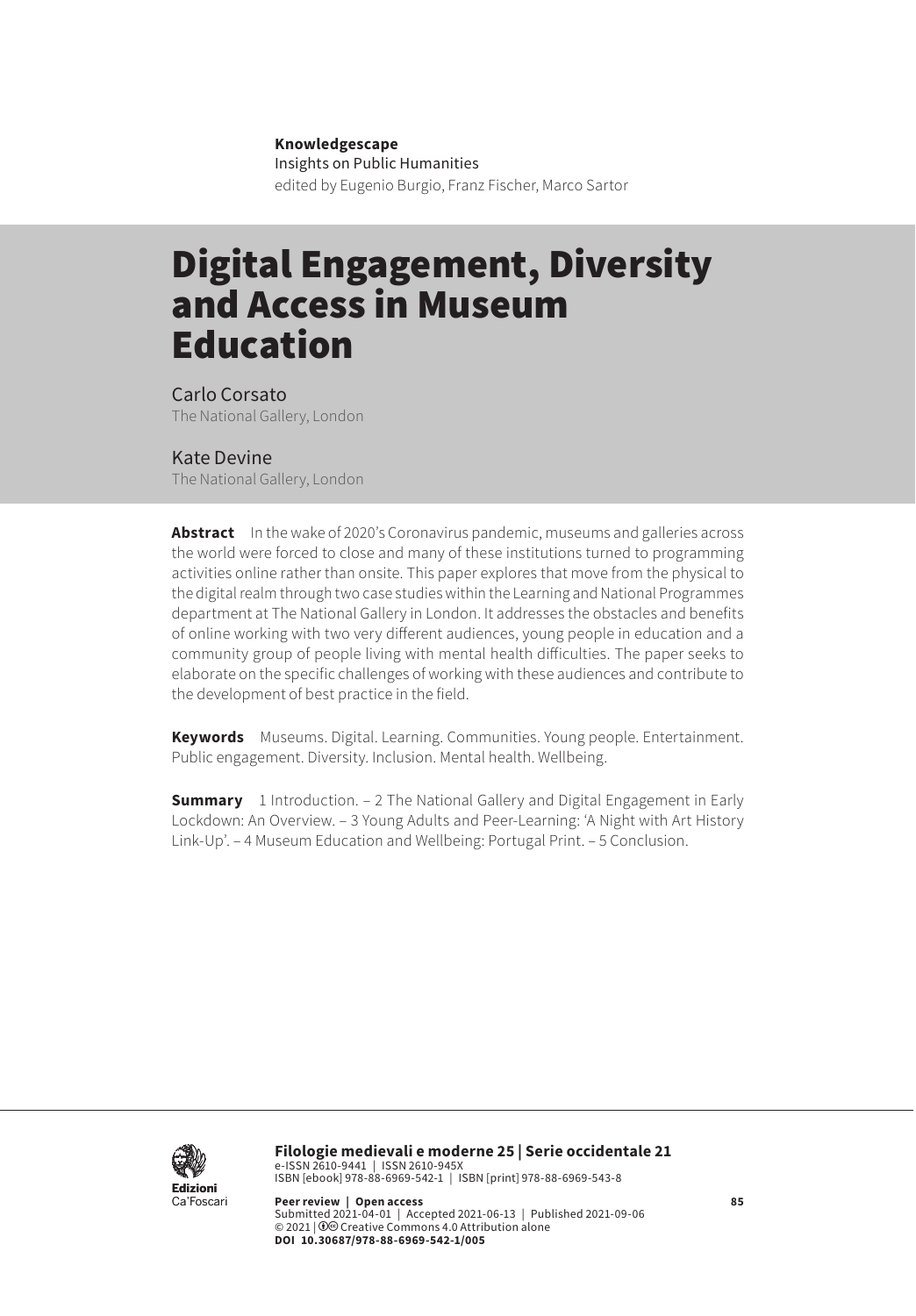### <span id="page-1-0"></span>1 Introduction

In 2020 galleries and museums across the globe faced a crisis. For many in Europe it was the biggest since the Second World War. From March 2020 to March 2021, because of the ongoing Coronavirus pandemic, institutions in the UK, large and small alike, had first to operate under restrictions and ultimately close their doors during three national lockdowns. The impact of restrictions on social mixing was unsurprisingly dramatic: during the last quarter of 2020 alone, government-supported museums and galleries saw an 89% decrease in visitor attendance. In the absence of traditional audience engagement, institutions were left to explore new ways of reaching their public online rather than onsite (cf. DCMS 2021). The National Gallery in London was no different.

The question of 'access' and how it relates to the arena of digital programming in museums can be very hard to tackle. Culture and heritage institutions are frequently concerned with attempts to engage with larger audiences and increase visitor numbers, but much of the focus in the past has been on stimulating them to come to us, to visit a physical site. While the pandemic has had a devastating effect on many people's lives, it has also highlighted how enriching digital, at-home engagement with these same institutions can be, and has helped us to reassess what it means to engage with cultural institutions, and to consider the many different forms that 'access' can take. No doubt we will see many new and enriching perspectives on this subject as a result of the 2020 pandemic. This paper aims to offer a contribution to that conversation, providing an insight into some of the best practices developed by the National Gallery's Learning and National Programmes Department (henceforth 'learning department'). In particular, we will explore two digital initiatives, elaborating the challenges and obstacles faced in the process of moving to an online format, and reflecting on both the positive and negative aspects of museum access in the virtual realm.

The programmes discussed in the present paper were very different in nature and scope.

The first engaged with young adults and sixth form students, with a majority from backgrounds that are currently underrepresented in the arts and heritage sectors. The second centred on therapeutic and creative community workshops for adults experiencing mental health difficulties. In order to facilitate activities and ensure positive outcomes, the department partnered with organisations that had a proven track-record of working with these specific audiences. Before we can fully appreciate the intricacies of these collaborations, and the actioning of strategies for digital engagement, we need to briefly discuss how they are situated within the Gallery's digital programming.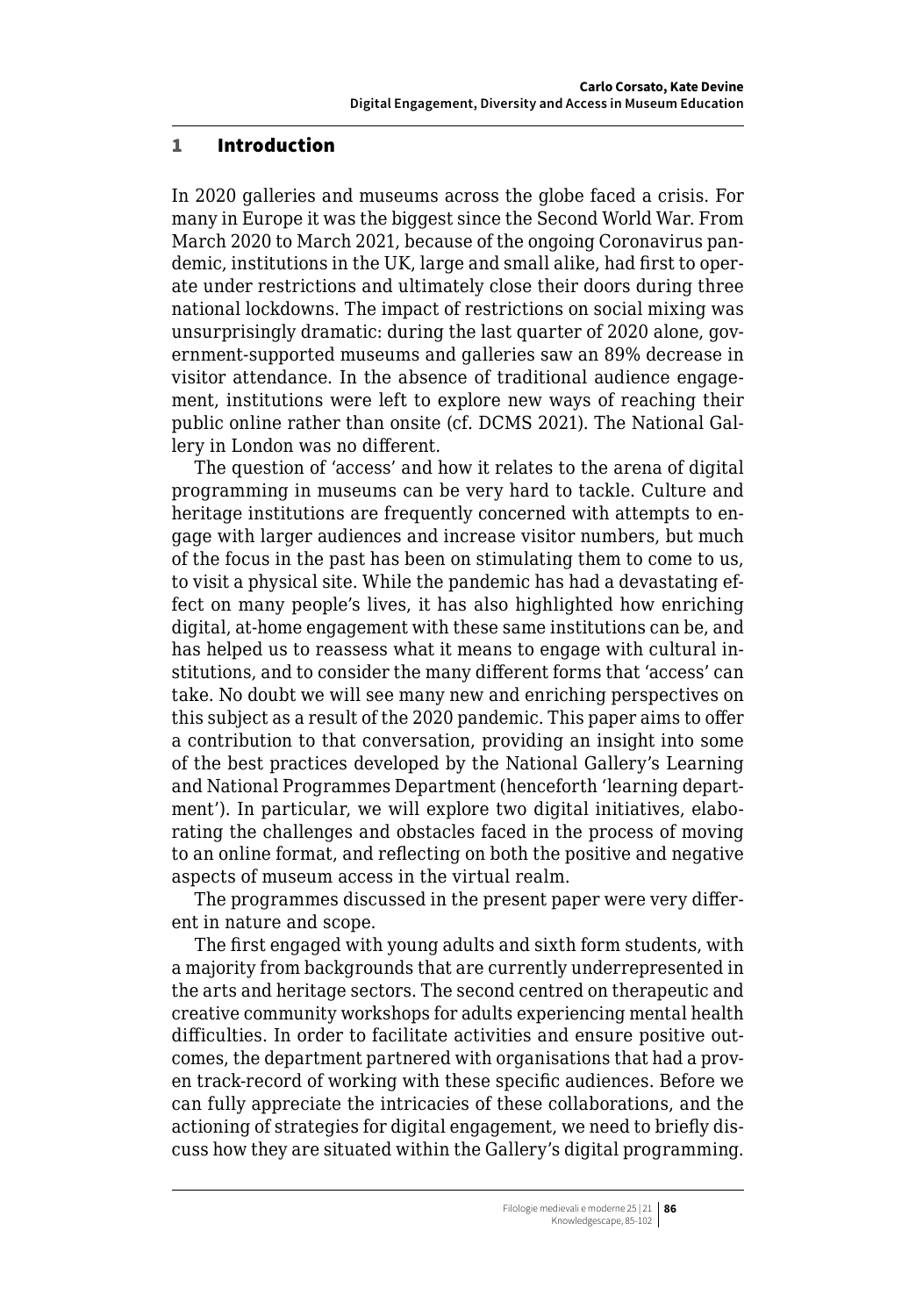#### **Carlo Corsato, Kate Devine Digital Engagement, Diversity and Access in Museum Education**

<span id="page-2-0"></span>

#### **Figure 1** Timeline of UK Coronavirus lockdowns, March 2020 to March 2021. Institute for Government analysis, CC BY-NC 4.0 ([https://www.instituteforgovernment.org.uk/](https://www.instituteforgovernment.org.uk/charts/uk-government-coronavirus-lockdowns) [charts/uk-government-coronavirus-lockdowns\)](https://www.instituteforgovernment.org.uk/charts/uk-government-coronavirus-lockdowns)

# 2 The National Gallery and Digital Engagement in Early Lockdown: An Overview

In March 2020, the unprecedented impact of a global pandemic forced the Gallery to rapidly reconsider its relationship with its national/international audiences. A quick look at the timeline of UK Coronavirus lockdowns over the last year reveals how public health necessities forced an overall reconsideration of what constitutes museum access **[fig. 1]**. Social mixing, gathering in groups and using public transport were to be avoided, and school education was confined to home. Accordingly, visitor numbers decreased by 86.43% in October 2020, which was the best performing month of the year, with numbers dropping as much as 98% in November 2020 compared with 2019 figures (cf. DCMS 2021). How could the Gallery uphold its commitment to ensuring "the widest possible access to the national collection of paintings", the central tenet of its access policy? Reviews in 2010 did not include any reference to live-streamed learning, let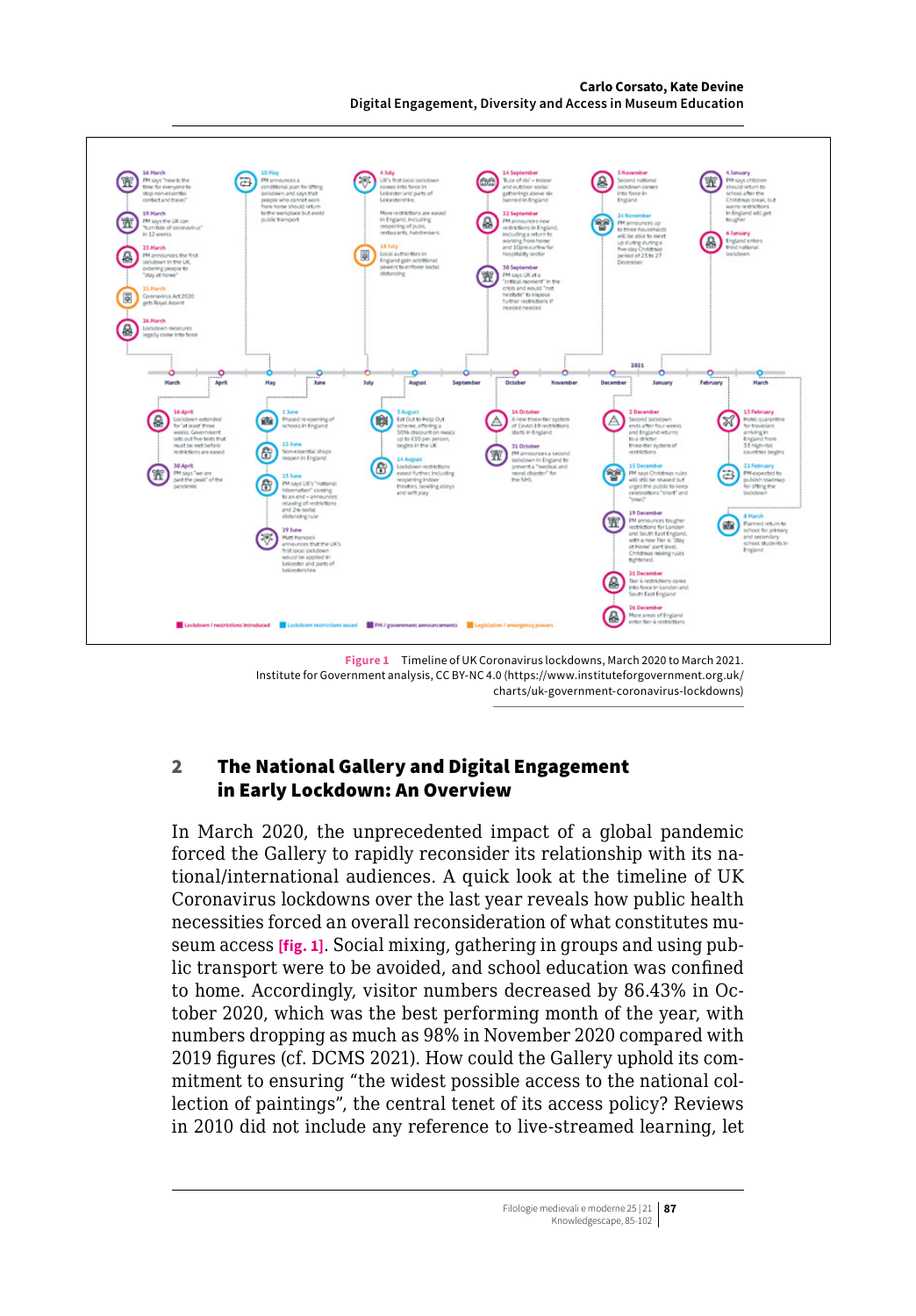alone digital engagement via video conferencing software platforms.<sup>1</sup>

Although nobody could anticipate that video conferencing and webinars would become a common practice for remote learning and cultural consumption,<sup>2</sup> the Gallery could trust some very encouraging indicators related to the pre-existing digital offer. Visits to the Google virtual tour were up 642% compared with the period before the advice to 'stay at home', an increase of over 3,000% on the same period the year before. And visits to the virtual tour pages were up 506% in April 2020 compared to the period before lockdown, an increase of 2,000% when compared to the same time the year before. The Gallery's social media channels experienced a similar uptick. From the 16th March, Twitter, Instagram, Facebook, and YouTube all experienced an increase in followers – particularly the YouTube channel which, it should be noted, contains the most in-depth content of all the Gallery's social media platforms. From March to October the Gallery produced 32 new films which have garnered 2.3 million views, averaging approximately 72,000 views per film with most people watching from start to finish. This in turn, generated 170,000 views of the website content, where people remained on average for 5-18 minutes on a single page (Shevlin, unpublished).

Unquestionably the appetite for online content was increased from the moment the doors were closed, however, the question for the learning team concerned how to best serve our very specific audiences in terms of learning and outreach programmes. Three factors, in particular, were crucial for the successful development of learning initiatives delivered through digital platforms.

1. A sizable in-house team of professionals with consolidated experience in museum education. This enabled the learning team to respond quickly to changing circumstances, develop new ideas, design original content, and collaborate in a way that would simply not have been possible if relying on educators and artists hired as independent contractors. The National Gallery is also fortunate in being a large enough team and indeed institution, which, exploring new ideas and piloting new models of working, carries only limited risk. We are able to weather a certain degree of failure, a fortunate position which is not always the case across cultural organisations at large. The 2017 Independent Review of Museums in England (The Mendoza Report) noted that "over the last 10 years, although nominally maintained, funding overall has re-

<sup>1</sup> Cf. The National Gallery Access Policy, 2010: [https://www.nationalgallery.org.](https://www.nationalgallery.org.uk/about-us/organisation/policies/access-policy) [uk/about-us/organisation/policies/access-policy](https://www.nationalgallery.org.uk/about-us/organisation/policies/access-policy).

<sup>2</sup> Cf. Bakhshi, Humphries, Haq 2020, for a thorough analysis of how cultural consumption changed during lockdown.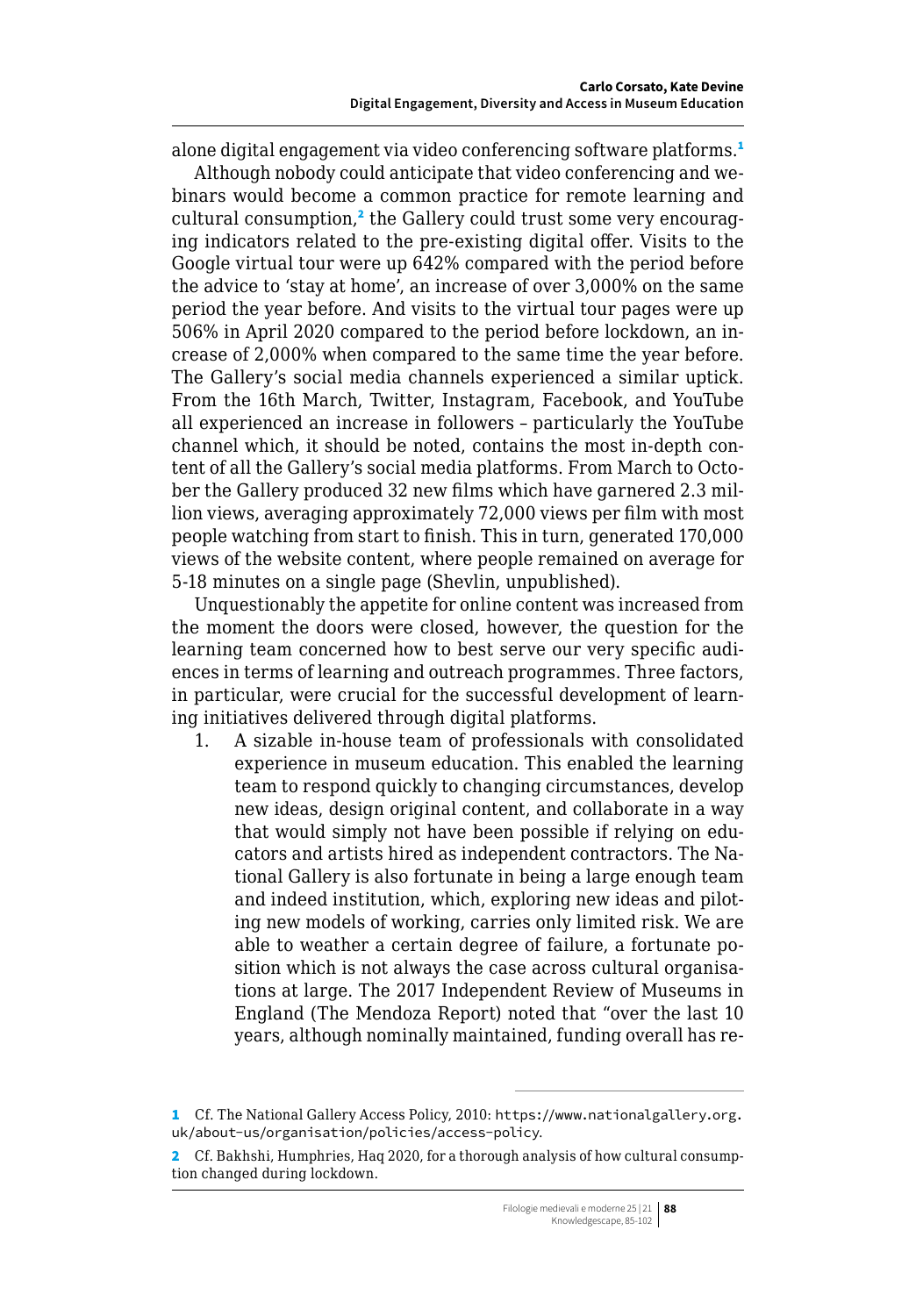duced by 13% in real terms, with some museums seeing larger cuts". These considerable funding cuts led to a perception of museum learning as confined to the informal education of children and therefore, sadly, as a disposable asset (Mendoza 2017, esp. 55; Canadine 2018).

- 2. A commitment to engagement versus entertainment. The major benefit of online programming is the potential to reach vastly increased numbers of people. Undeniably, more entertainment-driven or lecture-based programmes at the Gallery have benefitted from increases in audience numbers of over 300%. However, this expansion is only appropriate for a 'one size fits all' kind of event and it does not address issues relating to pedagogy, inclusion and wellbeing. While over 1,000 participants for educator-led lectures, or over 10,000- 40,000 views for entertaining and educational YouTube videos can certainly be considered a great achievement,<sup>3</sup> when it comes to more individually enriching audience engagement and long-term learning, one-to-one support and group discussion bring about the best outcomes for the participants and thus necessitate smaller groups. Fortunately, the senior management of the learning department sees the value in both approaches and is willing to support small-group learning, where the measures of success are based on quality of experience, rather than numbers of participants.<sup>4</sup> Connected to this approach, and reliant on the possibility for interaction and discussion, is the idea of building a sense of community through the department's programmes. Developing relationships and promoting wellbeing and togetherness through our programmes are aspirations that were severely impacted by the pandemic and the subsequent move to online provision (Soderstrom, Bjork 2015; Chen, Wu 2015; Brinkley-Etzkorn  $2018$ .
- 3. The use of modelling as an effective pedagogical strategy for museum education. As early as 1977, it was demonstrated that learning is exceedingly laborious, or even hazardous, if people have to rely solely on their own cognitive abilities (Bandura [1977] 2019).<sup>6</sup> In fact, best practices in museum ed-

- 5 Cf. also Liu, Elms 2019, with further bibliography.
- 6 Cf. Eggen, Kauchak 2001, with further bibliography.

<sup>3</sup> For instance, see the series *A Curated Look* and *Decoding Symbols in Art* on the Gallery's YouTube channel.

<sup>4</sup> We are deeply grateful to Karen Eslea (Head of The Learning and National Programmes Department) for her support and insightful comments on the final draft of the present paper, and to Anne Fay (Public Programmes Manager) for her invaluable help.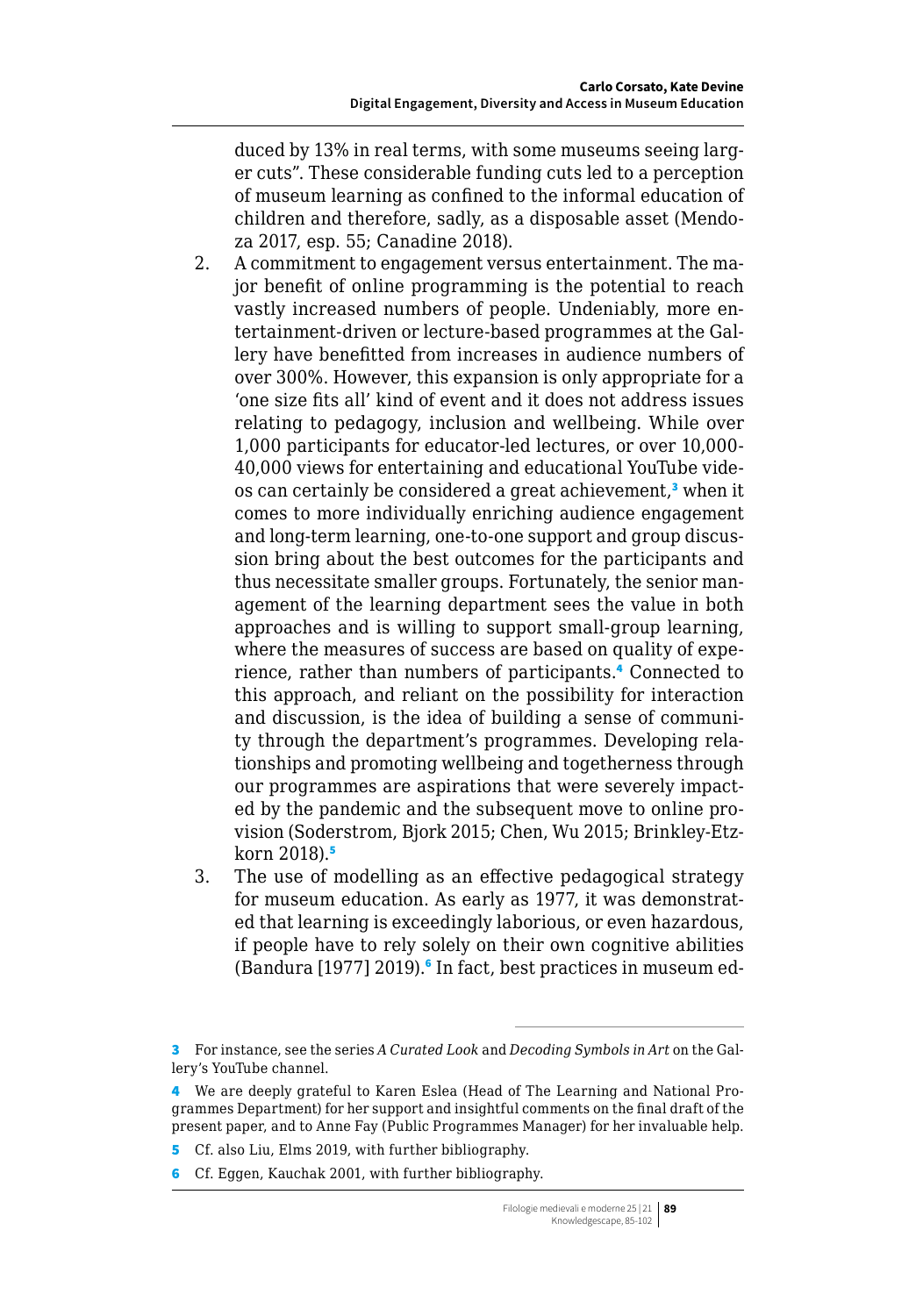<span id="page-5-0"></span>ucation reveal that processes of any kind need to be demonstrated, technical jargon has to be clarified with appropriate explanation, and new concepts and ideas require questioning from the learners. This type of audience-led approach encounters a plethora of obstacles in the online setting where audio delays, interruptions and switched-off cameras all present considerable barriers both to fluid conversation, and to creating a supportive space for discussion. The non-verbal cues, which may be obvious when educators and audience are sharing a space, are suddenly impossible to pick up on, and the mood and attitudes of participants are much harder to gauge. For this very reason, we introduced team-teaching as normal practice in the learning department's programming: this enabled the sharing of sophisticated contents and, at the same time, modelling of the learning process and prompting of the audience, eliciting their contribution throughout Q/A sessions (cf. RICHES Project 2016, with further bibliography).

Over the last year, these three factors proved to be essential for the production and delivery of digital learning activities on a weekly basis. The National Gallery's learning team was able to offer a regular schedule of highly customised, free-of-charge, online initiatives, and reconnect with a wide range of audiences that risked being completely alienated by the ongoing pandemic. Responses from teachers, parents, young adults, and the public, in general, were overwhelmingly positive regarding the quality of content, level of engagement, and accessibility. All of the factors mentioned above have a bearing of the two case studies that follow.

# 3 Young Adults and Peer-Learning: 'A Night with Art History Link-Up'

In November 2020, while a second lockdown was enforced in the UK, a live online workshop for forty-six form state-supported students was organised by the learning team in partnership with Art History Link-Up (henceforth AHLU). The educational charity was founded by Rose Aidin in 2016 to provide free A-Level Art History and Extended Project Qualifications for secondary-education students who do not have the opportunity to study this subject through their state schools.<sup>7</sup> Fewer than 8 state-maintained schools in the UK currently offer Art History A-Level, while over 90 fee-paying schools do provide

<sup>7</sup> In the UK except Scotland, A-levels are qualifications in specific subjects typically taken by school students aged 16-18. The equivalent in Scotland is the Higher. A-Lev-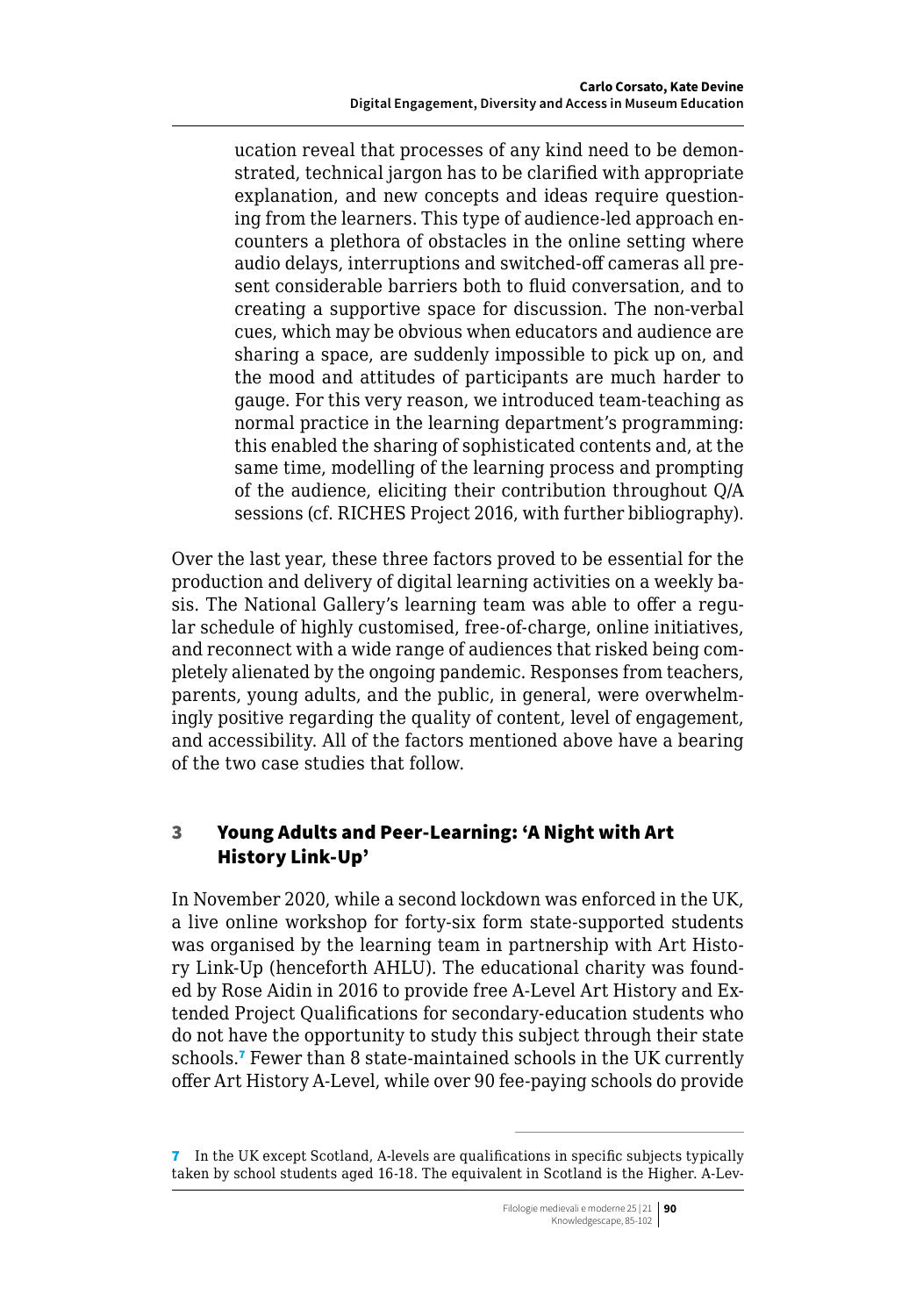the course, contributing to perceptions that Art History is a subject which only the most privileged can connect with. This is a perception that has a real impact on the subjects people choose to study at university; in 2019 the number of students from state-maintained schools that applied to History of Art courses at Cambridge University was 35% (UAS Cambridge 2020, esp. 16).<sup>8</sup> The subject had the second lowest percentage of applicants from state schools across the arts, humanities and social sciences, second only to Classics. Numbers are moving in the right direction and yet still reflect a ratio of state-educated to privately-educated students that remains far from representative.

Based in London and running its courses on Saturdays at both the National Gallery and the Wallace Collection, AHLU has been particularly successful in attracting students from backgrounds that are significantly underrepresented in the creative and heritage sector. This charity may thus hold the potential not only to increase students academic achievements, but also to open up possible future career paths. Integrated into the formal A-level study, students have the opportunity to meet curators and other museum and arts industry professionals, giving them an academic qualification, and therefore a contribution to UCAS points,<sup>9</sup> as well as an introduction to the industry and the jobs and roles available. Involvement with AHLU may constitute the only opportunity for many students to study art history, but it may also represent the only chance for young people, whatever their background, to get involved in the culture and heritage sector. Progress has begun to take place. A look at the most recent Arts Council's annual diversity survey reveals that the percentage of 'BME'<sup>10</sup> staff at Major Partner Museums (more than 2,000 institutions across the UK) was 5% in 2017-18, which constitutes a 1% rise on the previous year. This compares to 12% at the arts council's other National Portfolio Organisations (about 663 institutions), and 16% in the general population (cf. ACE 2019). Figures for museum attendance across

els are generally, though not always, necessary in order to progress on to university level education in the UK.

<sup>8</sup> Partial data for Oxford University can be found in AASR Oxford 2020; remarkably, Art History is not listed among the subjects. Cf. also Perera 2019. It is worth noting that only 6.5% of the population attend fee-paying schools; those with a private education are disproportionately represented at the UK's most prestigious universities, with Oxford and Cambridge welcoming 31% and 32% respectively. Cf. Adams 2020 and Stoyanova, Hunter, Graham 2020. Data available on <https://www.admissionreport.com/>.

<sup>9</sup> The UCAS (The Universities and Colleges Admissions Service) Tariff is used to allocate points to post-16 qualifications. Universities and colleges in the UK may use it when making offers to applicants.

<sup>10</sup> BME stands for Black and Minority Ethnic background. It is often seen today as an outdated term but has been used in the ACE report and so is reproduced here in quotation marks.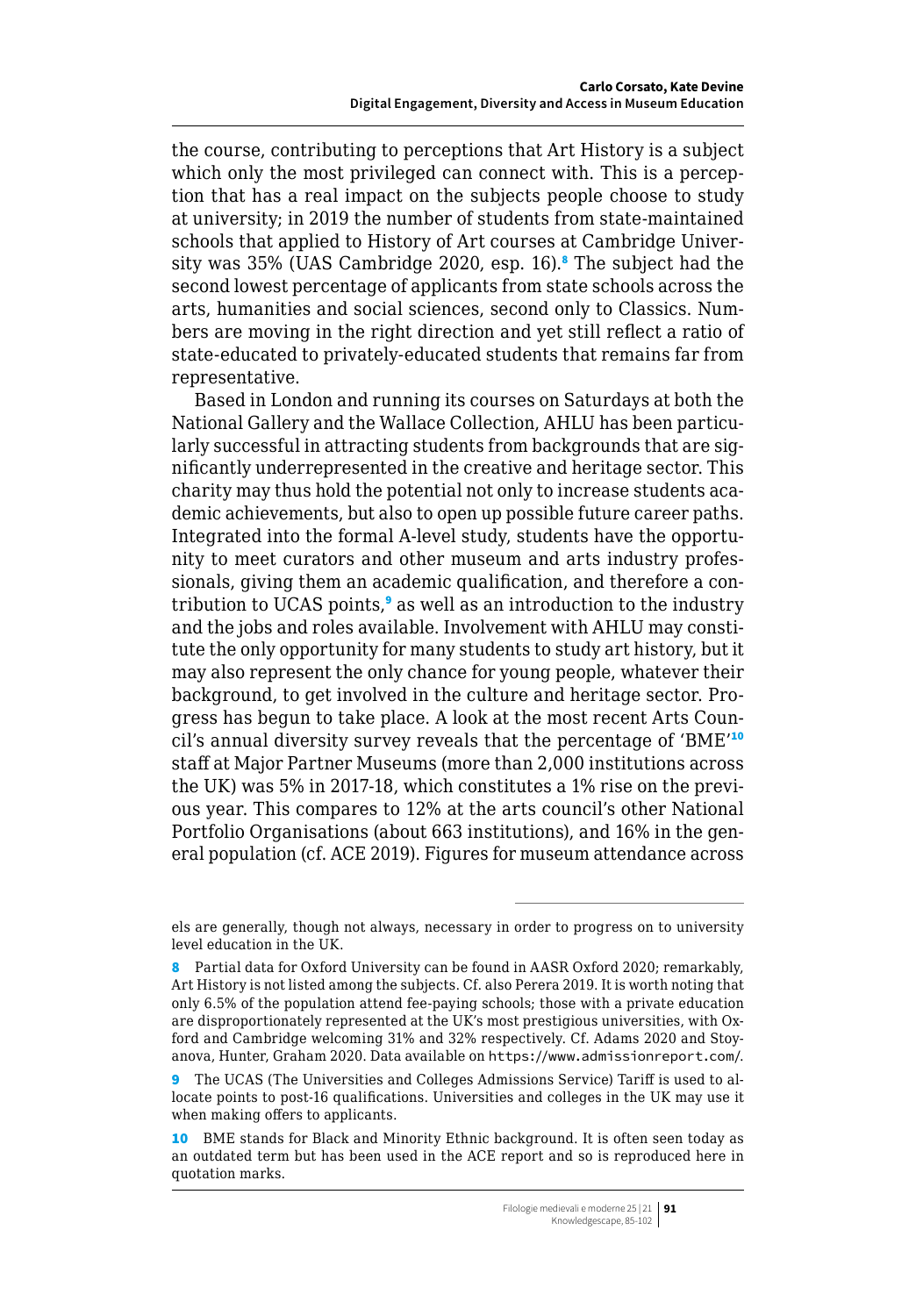the sector reflect the same tendency. In 2018, 41% of all visitors were over the age of 55, while the proportion of young people (16-24) did not rise above 10%, 81% of which came from white backgrounds (cf. AA 2018). The National Gallery is striving to diversify its audiences and encourage young people of all backgrounds to feel that the arts and cultural sector is for them. The AHLU workshop was devised to respond to the urgency to give young people an opportunity to have their voices heard and their identities represented.<sup>11</sup> In other words, the workshop wanted to be an event 'by', rather than 'for' the young people. This aspiration was then achieved with a three-way approach.

Firstly, the event was offered online, which overcame the most common economic barrier - access to public transport.<sup>12</sup> Millennials and Generation Z are the most hyper locally-minded audiences, with 40% travelling less than 15 minutes to get to a museum (cf. AA 2018). The online format made it possible for 50% of participants to be based outside London and, therefore, able to access an art collection far from where they live. However, an online event posed a number of other challenges: how could watching screens offer the same hands-on experience of artworks that students would have during an in-person gallery visit? How could participants understand the display of the collection and the location of the rooms within the building, especially if they were not familiar with or had never visited the National Gallery?

To overcome these and many other issues, we had originally planned to live stream the event from the Gallery. With the support of two in-house audiovisual technicians, we wanted to offer an afterhours virtual tour, where participants could interact live and ask cameramen and presenters to stop in front of specific artworks. Unfortunately, the second national lockdown was enforced two days after we had made all the required arrangements and completed successful rehearsals. This option went straight onto the backburner and a new solution had to be found promptly, as the staff was soon to be no longer allowed onsite. We then undertook a carefully-planned photo shoot of over 300 pictures. A selection of this material was finally projected and commented on during the workshop to recreate the visitors' journey in the building and explain the organisation of the collections by artistic schools and historical periods. The ultimate purpose was not the artificial recreation of a real-life experience but

<sup>11</sup> Carlo Corsato is most grateful to Margaux Portron (Young People's Programmer), responsible for the Young Producers Programme, for having supported the organisation of the AHLU workshop with passion and great generosity.

<sup>12</sup> It should be noted that, while this event worked with young people who had access to digital devices and a reliable internet connection, this is not the case for all young people, many of whom have limited or no access to appropriate devices and internet connections.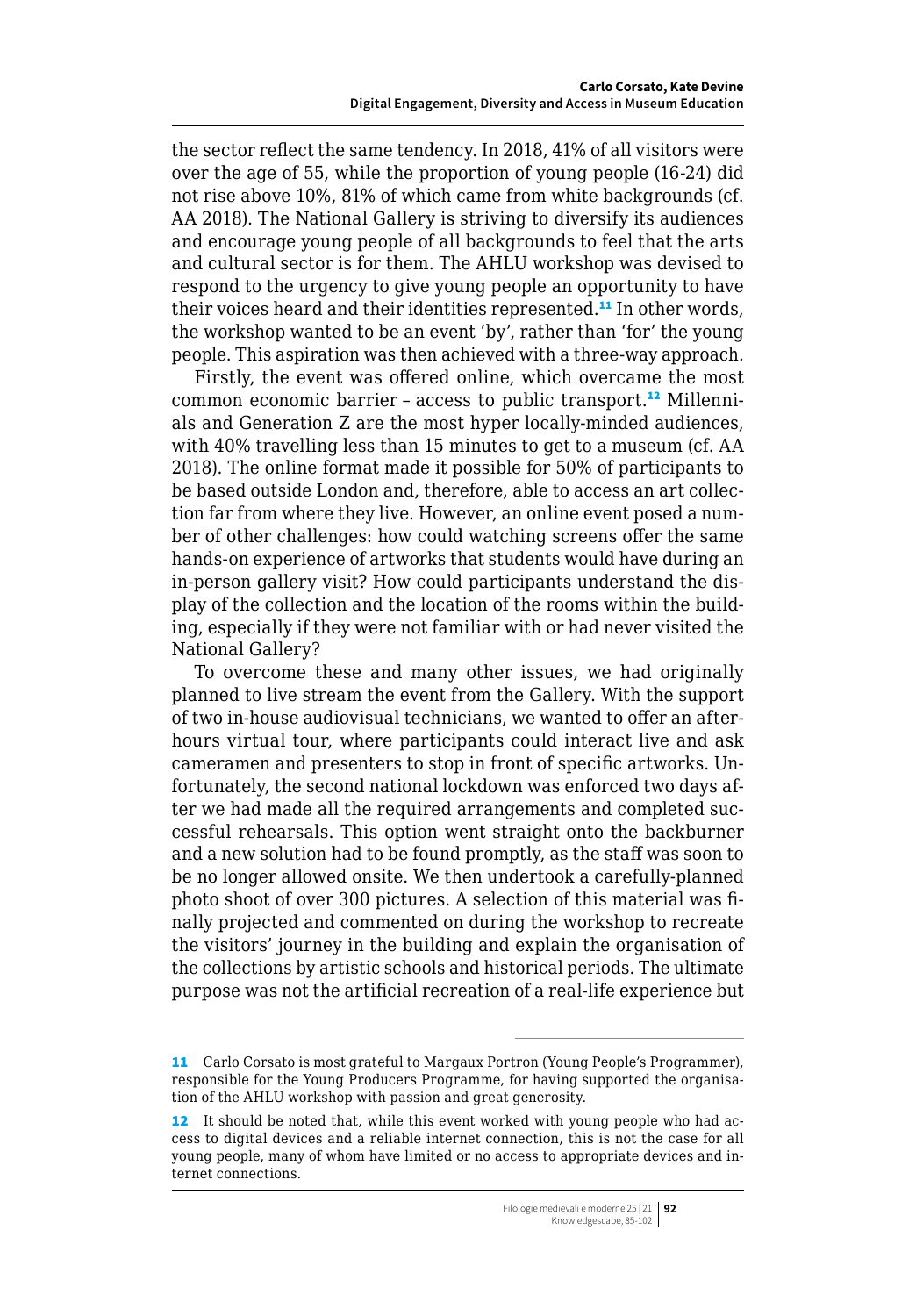rather the creation of an appetite for an in-person visit. The success of this strategy was confirmed by an evaluation survey conducted after the event: all participants confirmed their intention to visit, possibly with a friend or family member, as soon as travelling was safe.

Secondly, the content was developed and presented by two of the Gallery's 'Young Producers' (henceforth YPs). The Young Producers Programme was a long-running scheme within the learning department and involved young people (aged 16-25) for a full year, giving them the chance to organise public events and conduct public talks among a variety of other opportunities. Two talented YPs, 19 and 20 years old respectively, were equipped with project development skills and trained in public engagement by 3 professional educators under the supervision of the young people's programmer.<sup>13</sup> Weekly meetings were organised and YPs could discuss the topics and themes they wanted to present; this resulted in a list of nine topics, exploring big concepts like tolerance, success, resilience, loneliness; these were linked to twelve paintings in the National Gallery collection, which included great masters, such as Botticelli, Michelangelo, Rembrandt, Bonheur, Manet and Van Gogh **[fig. 2]**. YPs were also coached through the scripting process and trained in presenting skills. In particular, speakers needed to consider that screen fatigue reduces audience attention and rapid back-and-forth conversations are badly affected by slow internet connections. Group and individual rehearsals were therefore organised and YPs acquired the confidence and skills to simultaneously present and interact with their online audience **[fig. 3]**. As a measure of success, the evaluation survey recognised that YPs were considered knowledgeable, passionate and engaging, with one respondent saying that "these speakers were spectacular, they kept my attention and I felt I learnt a lot" (Corsato, unpublished).

Finally, the event promoted peer-learning and direct engagement. Young people are more independent thinkers and want to learn, create and curate their learning experiences. They thrive on activities in which their peers model the learning process and explain how to take ownership of new ideas (cf. RCMG 2004). However, the workshop's digital format could potentially become a barrier: the participants had to keep cameras and microphones switched-off for safeguarding reasons and the YPs had no real sense of their audience. While on the one hand digital interaction can alleviate social pressures associated with being together and boost confidence in voicing opinions, on the other, not being able to share the same physical

<sup>13</sup> The production and delivery of the workshop *A Night with AHLU* required two project managers (Educator Carlo Corsato, Young People's Programmer Margaux Portron), two facilitators (Young Producers Olvia Eccleston and Juriyah Juyel), three trainers (Educators Carlo Corsato, Kate Devine, Jenny Staff).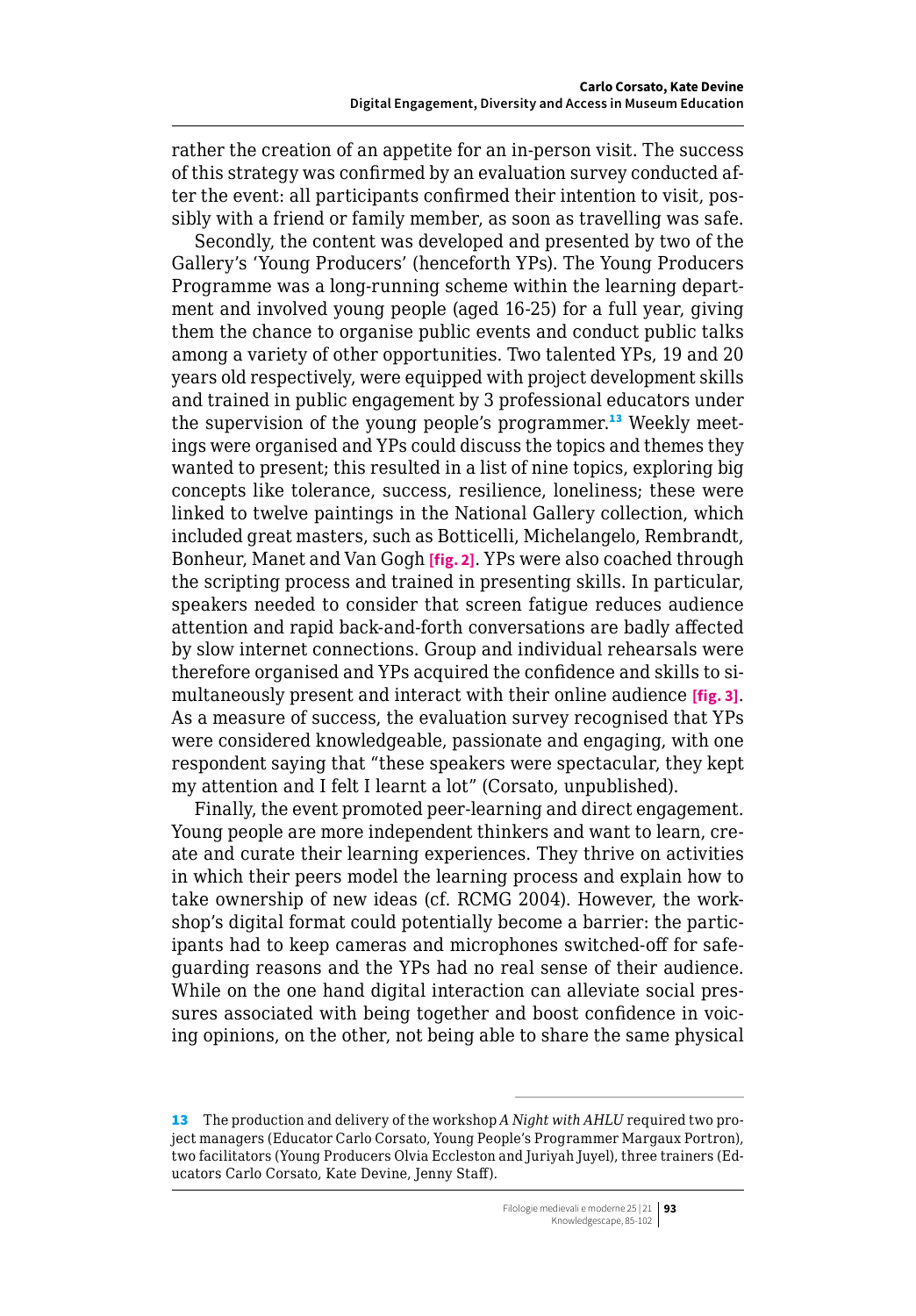#### **Carlo Corsato, Kate Devine Digital Engagement, Diversity and Access in Museum Education**



**Figure 2** Handout for the online workshop *A Night with Art History Link-Up* (Graphic Design: Carlo Corsato). The National Gallery, London, CC BY-NC-ND 4.0

space may impact on the social aspects of the experience. We adapted to these challenges by adopting a twofold engagement strategy. First, high levels of interaction were enabled through interactive polling, in-meeting chat, and live Q/A available throughout the entire workshop. Secondly, to enable peer-learning and minimise adult intervention, young people's programmer and educators played only a supporting role; they monitored the video conferencing software platform and mirrored the audience in their questioning. The main purpose of this approach was to give full agency to young people by acting as a sounding board for their ideas, letting them take the lead and shape the content according to their interests. At the beginning of the workshop, the audience was given the power to vote for the themes and artists they wanted to explore. After a short briefing on how to use the digital platform, AHLU students could choose the workshop's content from an interactive poll that appeared on their screens. To facilitate an informed decision, they were provided with a digital handout in the form of a PDF menu, scripted by YPs in collaboration with educators **[fig. 2]**.

The evaluation conducted after the event confirmed the success of this strategy. AHLU students described the National Gallery as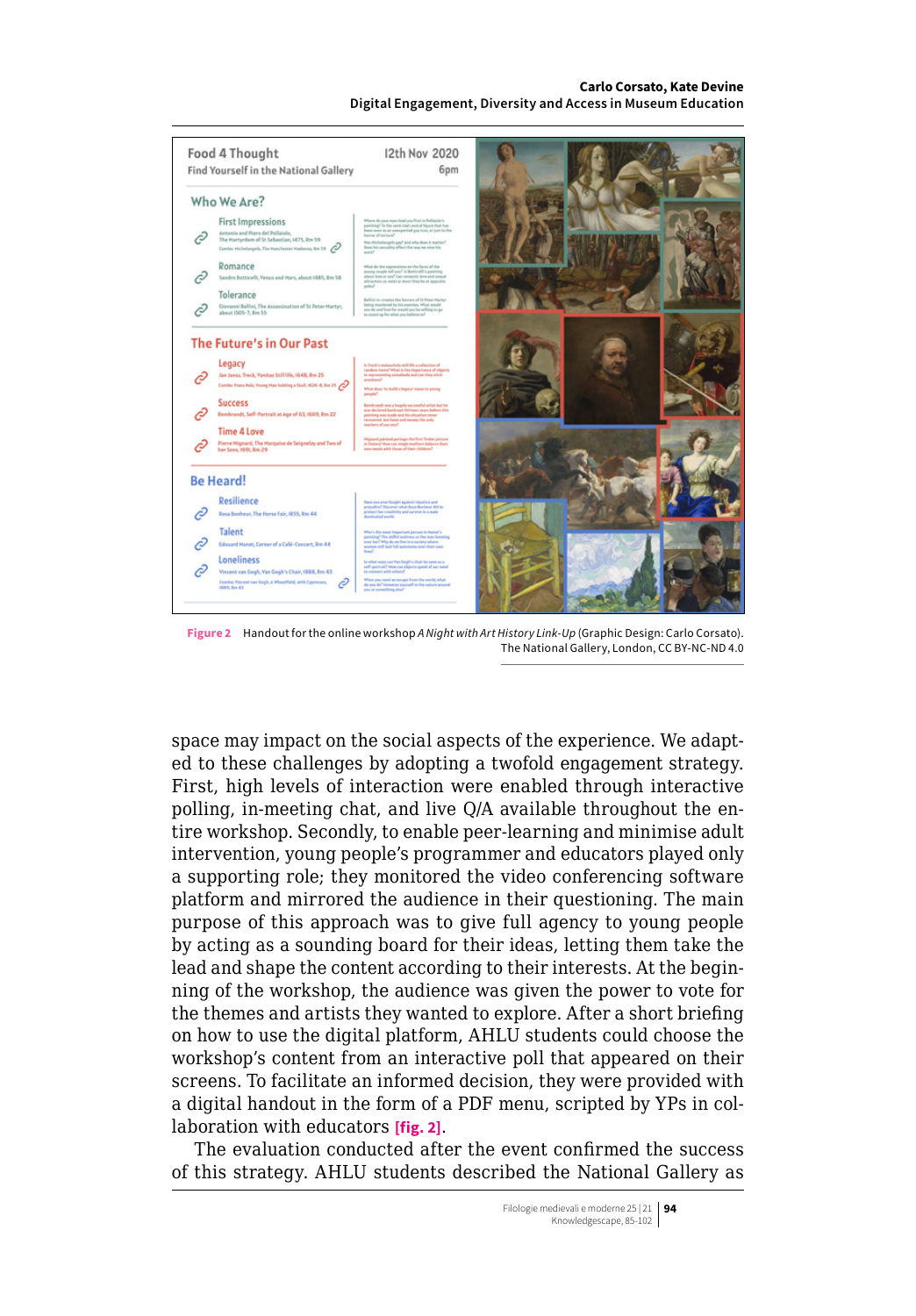#### **Carlo Corsato, Kate Devine Digital Engagement, Diversity and Access in Museum Education**



**Figure 3** Olivia Eccleston (above) and Juriyah Juyel (below) presenting the online workshop *A Night with Art History Link-Up*. The National Gallery, London, CC BY-NC-ND 4.0

a "place where important questions can be asked and discussed" (Corsato, unpublished). It should be also noted that the vast majority of participants expressed an interest in attending, producing and delivering other events with the same format. This project certainly paved the way for a new approach that values young people as active protagonists of museum engagement, rather than as a passive audience to entertain.

### 4 Museum Education and Wellbeing: Portugal Prints

In February 2021 the Gallery's Communities and Access Programmer was contacted by the organisation Portugal Prints about the possibility of arranging a regular tour and practical workshop at the National Gallery for their service users.<sup>14</sup> Portugal Prints is a London-based artists' community that offers creative programmes for people living with mental health difficulties.<sup>15</sup> They are part of the mental health charity Mind in the boroughs of Brent, Wandsworth and Westminster, and open to referrals from people by a number of different routes. The charity has established a long-running and highly successful pro-

<sup>14</sup> The Communities and Access Programmer was Anna Murray, and the Learning Assistant for the programme was Rachel McGiven.

<sup>15</sup> Kate Devine wishes to thank the staff at Portugal Prints for their invaluable contribution to the success of the programme. In particular: Marta-Trias Gamito (Senior Creative Facilitator), Tatjana Damjanovic (Fundraiser and Creative Facilitator), Rebecca Jelly (Creative Facilitator), and Patrick Conlon (Manager).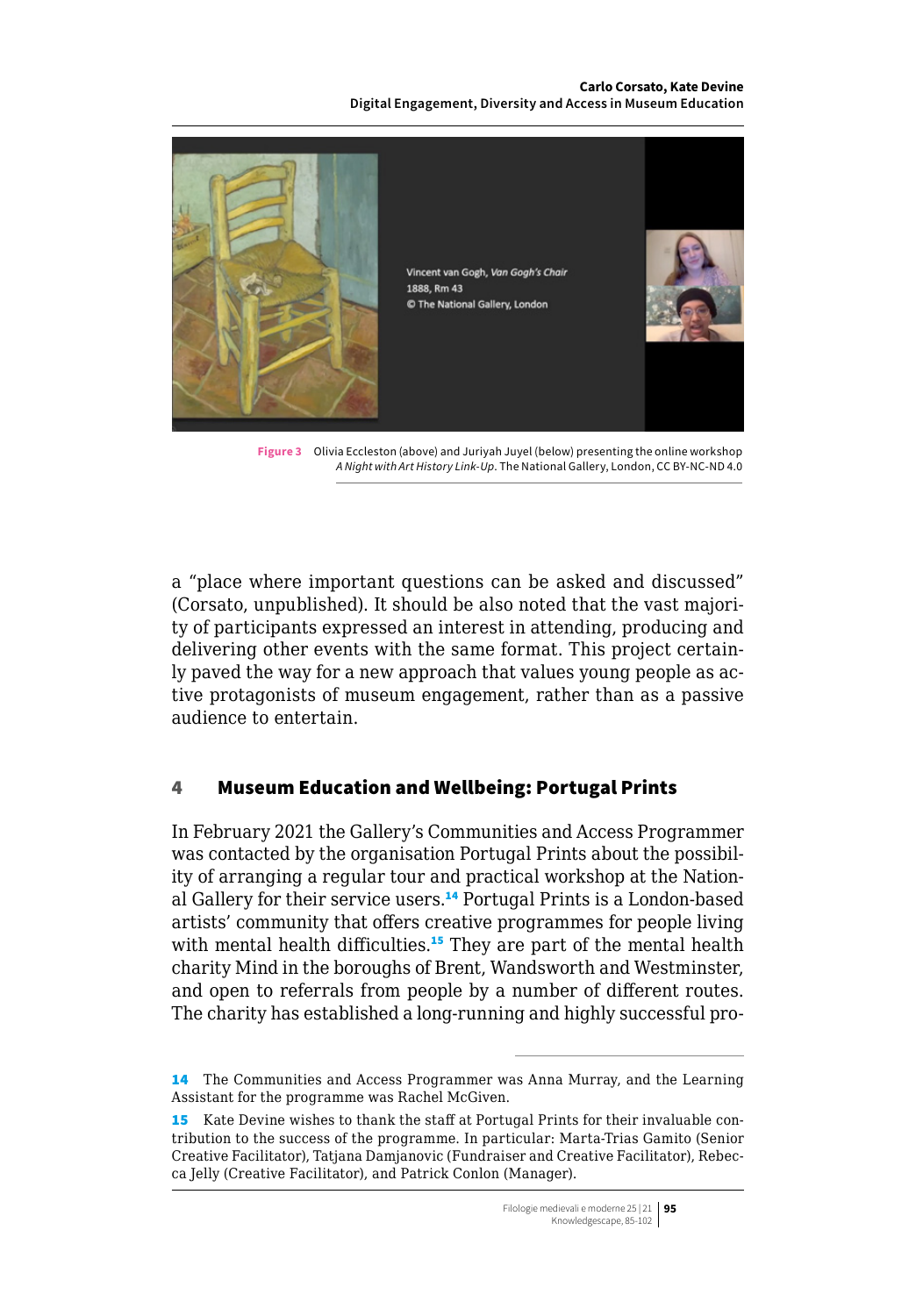<span id="page-11-0"></span>gramme of art workshops, gallery visits, and exhibitions, and fostered a wonderfully welcoming and supportive community of staff, volunteers, artist-participants, and partner organisations. At the time of writing, Portugal Prints supports a community of 35 artists from a range of interests, training and backgrounds, most of whom rely on state support. The community is approximately 60% male, 40% female, with 50% aged between 50 and 60, statistics which reflect the makeup of the smaller group we worked with on this programme.

It was arranged that The National Gallery would host monthly visits from the Portugal Prints artists, a small group of around 12/15 participants supported by staff and volunteers from the charity. The sessions would comprise a short tour and discussion in the Gallery, followed by a practical art-making workshop in a dedicated workshop space. The importance of having the same National Gallery staff each month was paramount to maintain the sense of trust and community that the group had built together.<sup>16</sup>

The first session in the Gallery involved a visit to the temporary exhibition *Young Bomberg Old Masters* (Cork 2019), followed by a screen printing workshop. The feedback from the session was generally positive with particular emphasis put on the making activity, its physicality, and the fact that it was not something the group was able to do in their smaller studio space at the Portugal Prints site. In addition, the sense of collaboration was noted, the idea of working together, supporting each other and sharing. The educator had been able to chat to each of the artists individually, either casually during the session or when helping with the printing process, and by the end of the day felt that staff and artists had developed a warm rapport already.

Having said this, some difficulties were also brought to light. The overcrowded nature of the Gallery, which is a perennial problem, had triggered feelings of anxiety in some of the participants, and the physical effort of walking through the building and standing up for about 20 minutes in the exhibition space had been a struggle for a few people too. In practical terms, for some it had been hard to see the paintings properly among the crowds, and others who arrived later found it difficult to catch up with the group inside the large, sometimes confusing gallery space. While these were all difficulties that could have been, at least partially, alleviated with better planning and more staffing, the nature of the public gallery space is such that crowding and the discomfort and anxiety it can cause are some of the most difficult aspects to tackle for many of the groups we facilitate.

By June we were able to go back to the charity and offer them an online version of our initial arrangement and, by the end of the year, we

<sup>16</sup> Sessions were developed and delivered by Educator Kate Devine with the support and advice of Learning Assistant Rachel McGiven.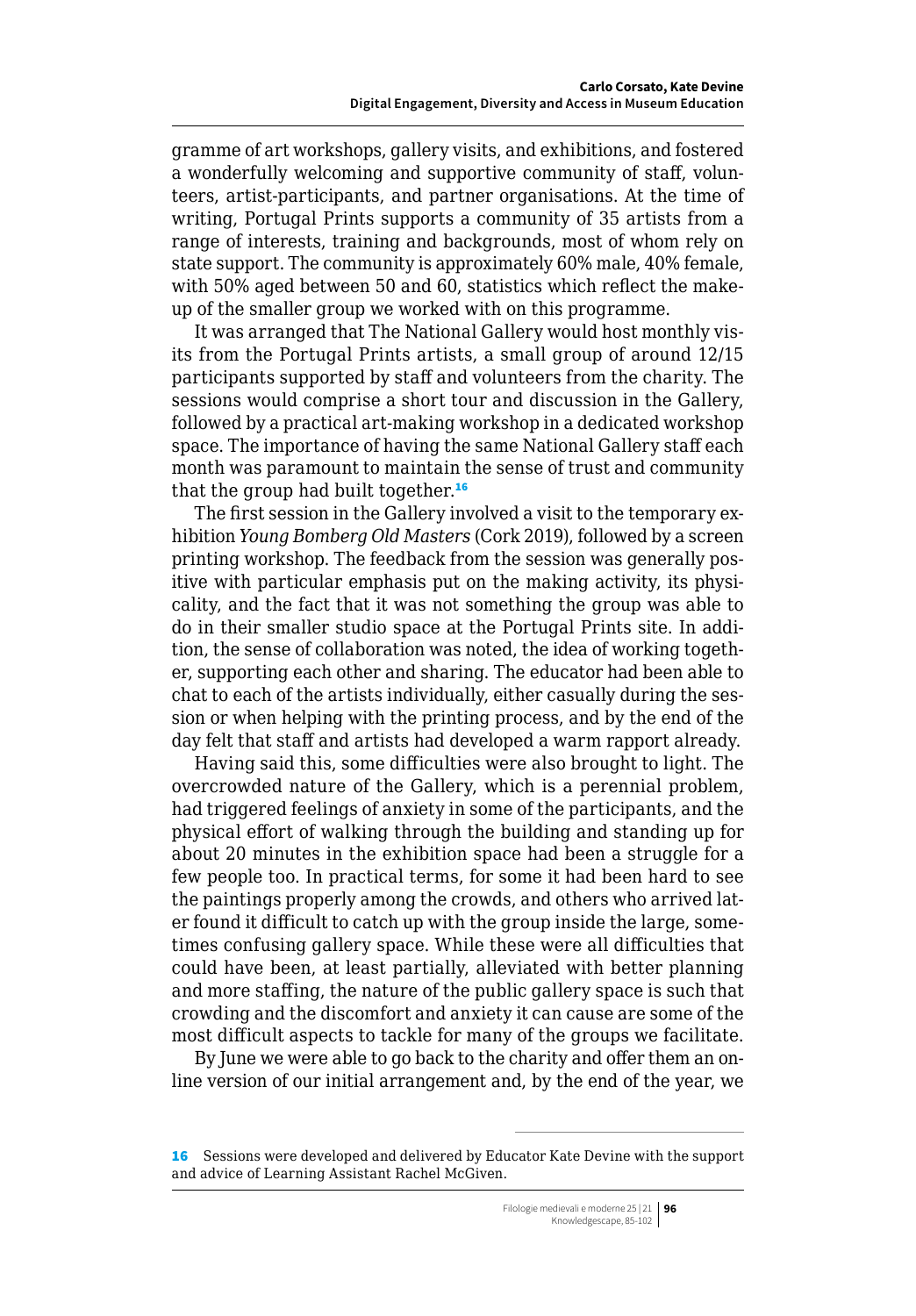had been able to provide seven online sessions for the group, each one taking place on a virtual platform and each comprising an exploration of a particular theme and a short practical making workshop. Our approach had to be flexible and adaptable as we navigated different levels of lockdown. For several months all the participants attended from their respective homes but as restrictions were periodically eased the charity was able to open up its own studio to a limited number, meaning it was possible to arrange a blended teaching format, where some of the artists were together in a studio, with others tuning in from home. While numbers have been steady at these online workshops, we are still falling a few short of the number who attended our initial gallery sessions – the reasons for this may be various, but certainly an unfamiliarity and even distrust of video conferencing software has contributed.

Of course, a further hurdle has been our limited access to materials. When participants were able to come to our workshop at the Gallery, a whole host of materials was available and if any artists felt like doing something different to the planned activity, their needs could be accommodated; the sessions were, at least in part, led by them and their likes/dislikes. Moving online has meant planning simpler practical sessions with fewer materials to cope with the necessity of sending materials by post. Pared-down workshops have also been necessary to tackle the difficulty of modelling the activity online, but also that of supporting making and trouble-shooting along the way. The scope and complexity of the practical activities, therefore, diminished a little **[fig. 4]**.

The relationship between the educator and the group has also changed somewhat. As previously stated, the role of an educator is as a facilitator, not a teacher or instructor in the traditional sense; where in the gallery space it was natural to initiate conversation and even debate around artworks, facilitating discussion online is a different and more stilted process, especially when participants are not yet used to the format. While some amount of back and forth is of course possible, anyone with experience of online teaching will understand the hesitant nature of such attempts, the inevitable extra time it takes and the fatigue that sets in. The effects on the sense of community are significant, with the role of workshop leader or teacher becoming more pronounced and less integrated.

One of the consequences of the digital platform is a reduction in one-to-one interaction, the difficulty of having a quiet word in the ear about something that you are struggling with, or do not understand. These casual interactions are extremely valuable when it comes to fostering trust and a sense of equality, and they are missed in the online setting. This said, the general mood and atmosphere in these online workshops has been a positive and convivial one **[fig. 5]**.

While for many participants the move to online sessions may pale in comparison to being in the gallery in person, for others the anxiety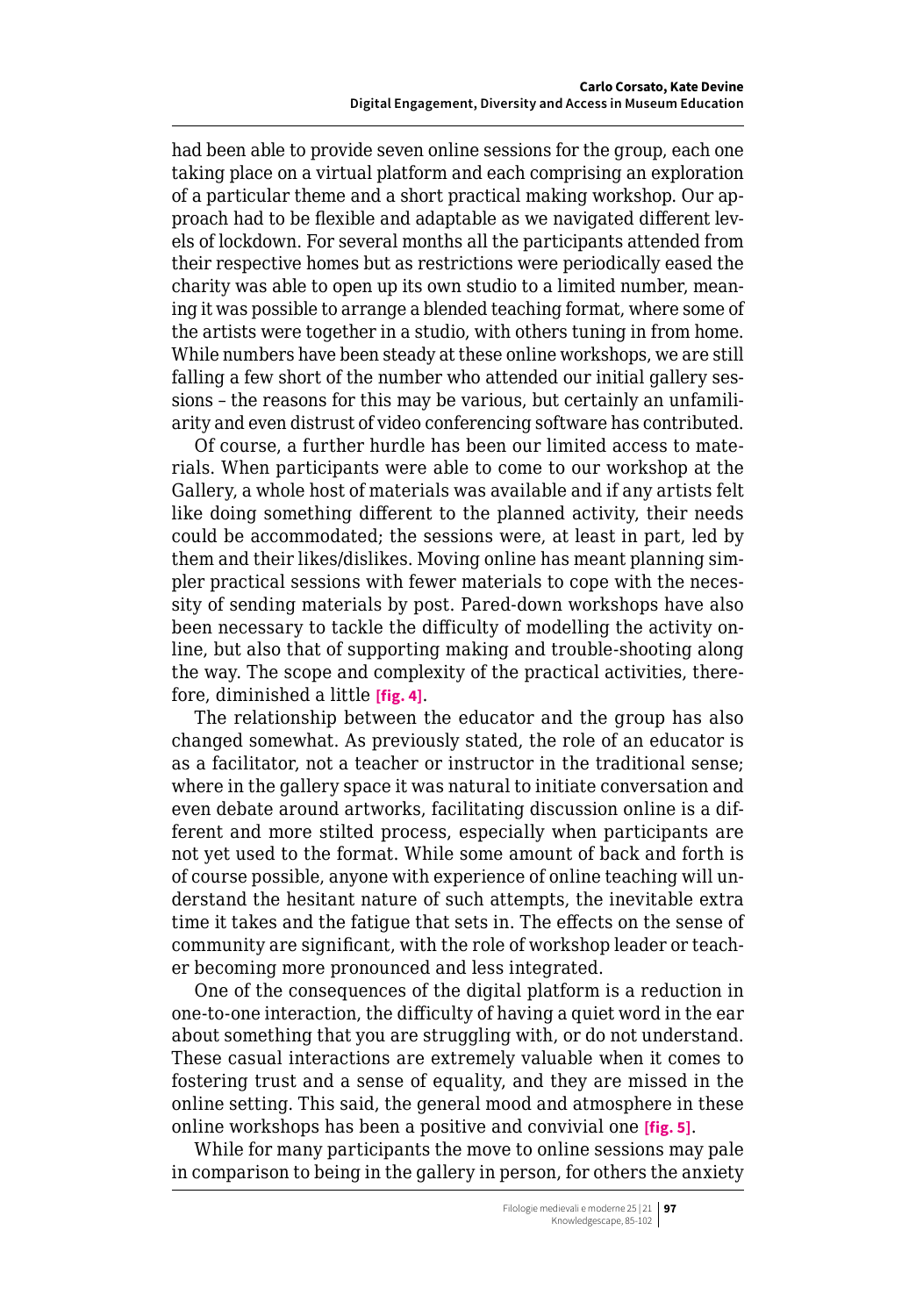**Carlo Corsato, Kate Devine Digital Engagement, Diversity and Access in Museum Education**



**Figure 4** Artwork produced during a session with Portugal Prints. The National Gallery, London, CC BY-NC-ND 4.0

induced by busy rooms and new places was somewhat allayed by this digital format, in this sense it may be a more inclusive way of working.

Feedback from a survey conducted in January 2021 revealed that most participants would like to have the option to return to onsite programmes but they also valued having the option to work remotely too, preferring a blended format going forward wherein it would still be possible to attend from home or the Portugal Prints studio. The option of attending online also means that people can attend wherever they are in the country, or however they are feeling physically or mentally, the ability to drop out or take a quiet moment being so easy. So there are certainly pros and cons to this transition, but continuity of some kind of making sessions with us has certainly been appreciated and enjoyed.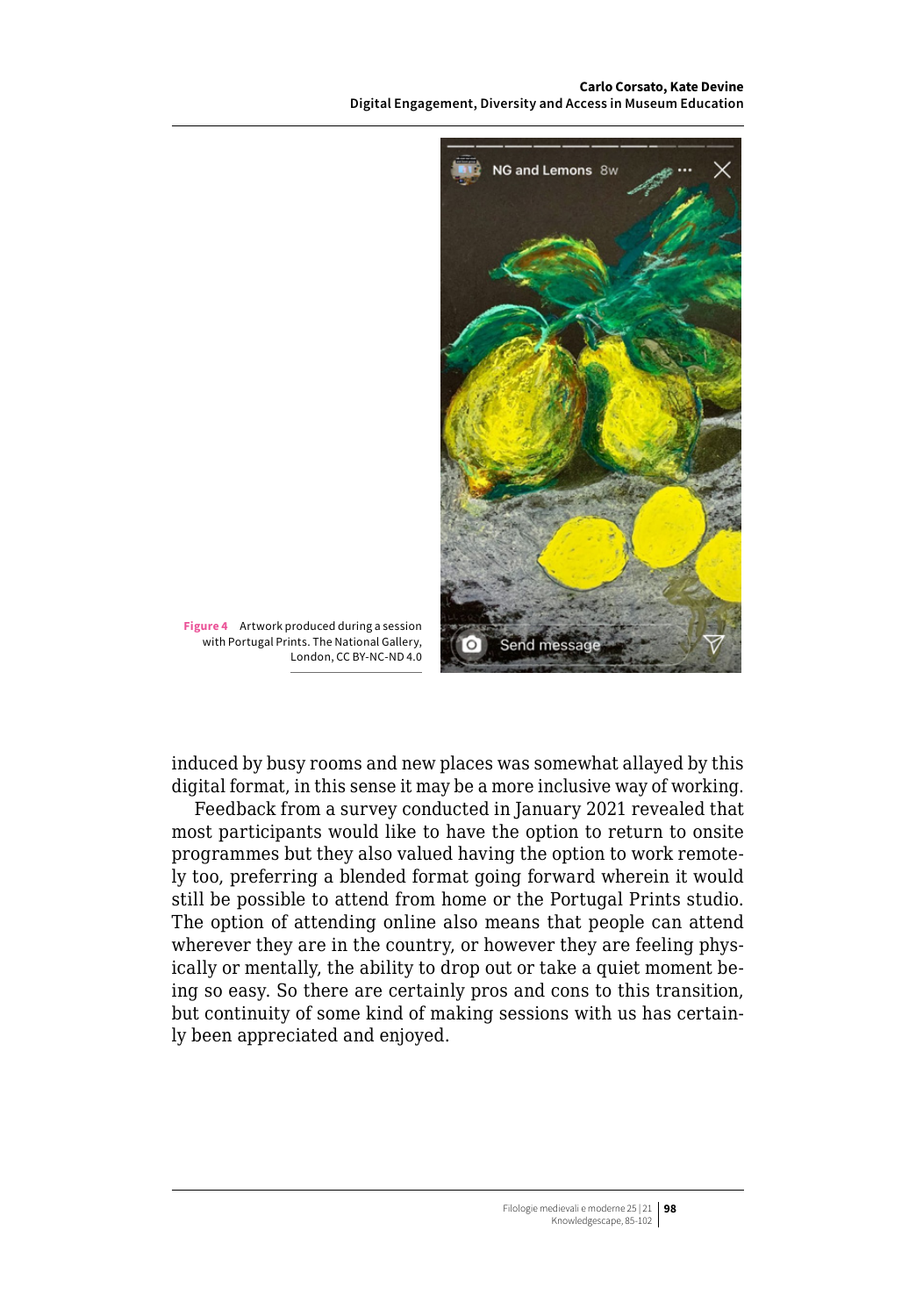**Carlo Corsato, Kate Devine Digital Engagement, Diversity and Access in Museum Education**



**Figure 5** Live session with Portugal Prints. The National Gallery, London, CC BY-NC-ND 4.0

### 5 Conclusion

While moving to online learning formats has had its challenges and drawbacks, it has changed the way we think about museum access and engagement. As the world becomes more inclined to consume culture online, events like *A Night with Art History Link Up* prove not only to be a successful alternative to onsite programming, but an opportunity to share and learn new skills in working with online audiences and digital technology. For the artists at Portugal Prints, the ability to continue attending online workshops has not only provided some diversion in monotonous lockdown periods, but also enabled the gallery to maintain and grow our relationship with that community, and even to consider how a blended onsite/at home model might provide the best access to our collection and our workshops in future.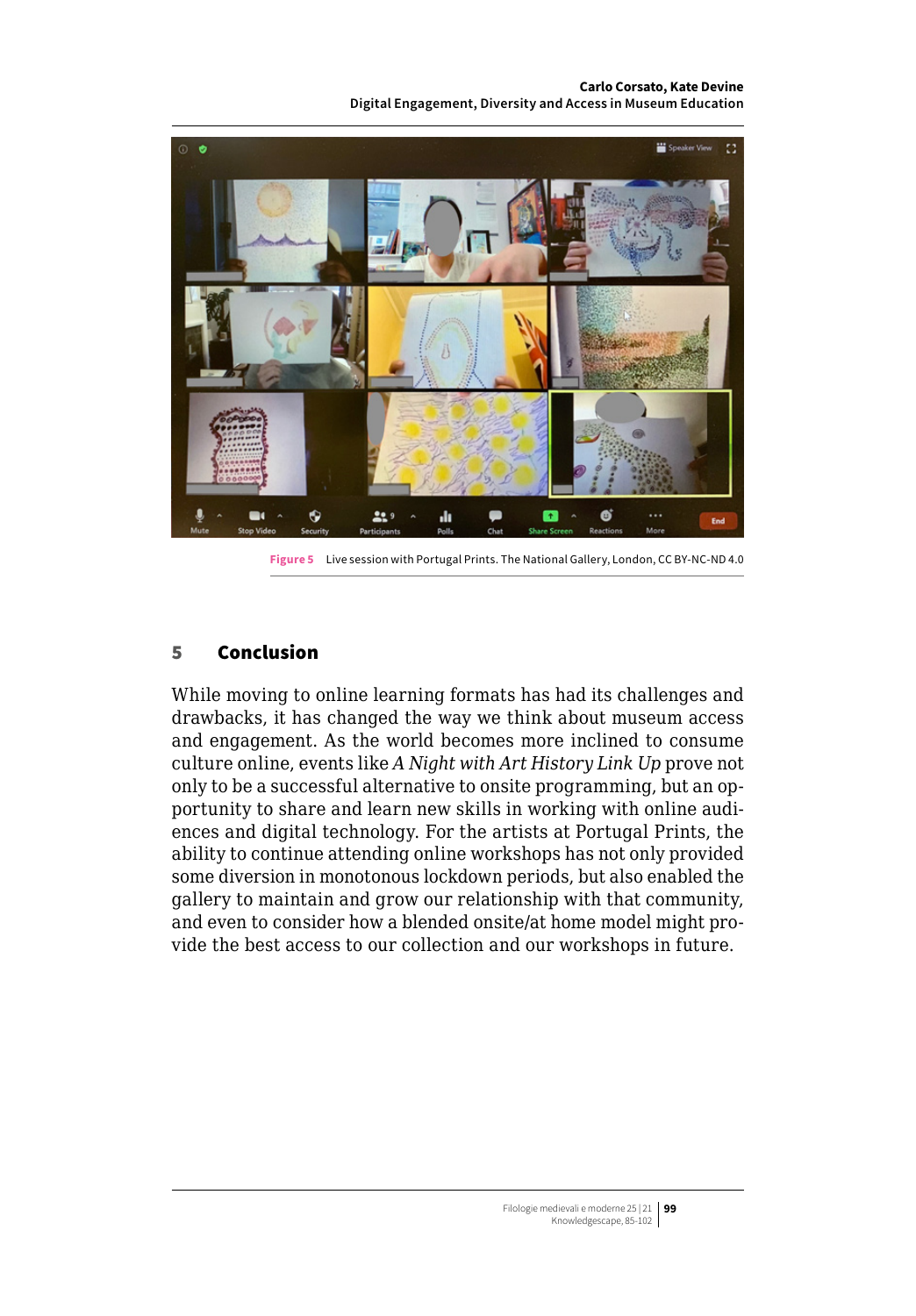### <span id="page-15-0"></span>**Bibliography**

- AA (The Audience Agency) (2018). *Museums Audience Report. What Audience Finder says about audiences for Museums*. Official report (The Audience Agency), November. [https://www.theaudienceagency.org/as](https://www.theaudienceagency.org/asset/1995)[set/1995](https://www.theaudienceagency.org/asset/1995).
- AASR Oxford (2020). *Annual Admissions Statistical Report*. Official report (University of Oxford), May. [https://www.ox.ac.uk/sites/files/ox](https://www.ox.ac.uk/sites/files/oxford/Annual%20Admissions%20Statistical%20Report%202020.pdf)[ford/Annual%20Admissions%20Statistical%20Report%20](https://www.ox.ac.uk/sites/files/oxford/Annual%20Admissions%20Statistical%20Report%202020.pdf) [2020.pdf](https://www.ox.ac.uk/sites/files/oxford/Annual%20Admissions%20Statistical%20Report%202020.pdf).
- ACE (Arts Council England) (2019). *Equality, Diversity and the Creative Case. A Data Report, 2017-2018*. Official report (Arts Council England), January. [https://www.artscouncil.org.uk/publication/equality-diver](https://www.artscouncil.org.uk/publication/equality-diversity-and-creative-case-data-report-2017-2018)[sity-and-creative-case-data-report-2017-2018](https://www.artscouncil.org.uk/publication/equality-diversity-and-creative-case-data-report-2017-2018).
- Adams, R. (2020). "Record Numbers of State School Pupils Offered Oxford Places". *The Guardian*, 16 January. [https://www.theguardian.com/edu](https://www.theguardian.com/education/2020/jan/16/record-numbers-of-state-school-pupils-given-oxford-places)[cation/2020/jan/16/record-numbers-of-state-school-pupils](https://www.theguardian.com/education/2020/jan/16/record-numbers-of-state-school-pupils-given-oxford-places)[given-oxford-places](https://www.theguardian.com/education/2020/jan/16/record-numbers-of-state-school-pupils-given-oxford-places).
- Bandura, A. [1977] (2019). *Social Learning Theory*. Englewood Cliffs (NJ): Prentice-Hall. Reprinted in Falk, R.; Kim, S. (eds). *The War System. An Interdisciplinary Approach*. New York: Routledge, 141-56.
- Bakhshi, H.; Humphries, D.; Haq, S. (2020). *Digital Culture – Consumer Tracking Study*. Thematic report (Creative Industries Policy and Evidence Centre led by Nesta), June. [https://www.pec.ac.uk/policy-briefings/under](https://www.pec.ac.uk/policy-briefings/understanding-how-our-habits-of-cultural-consumption-changed-during-lockdown-newest-survey-data)[standing-how-our-habits-of-cultural-consumption-changed](https://www.pec.ac.uk/policy-briefings/understanding-how-our-habits-of-cultural-consumption-changed-during-lockdown-newest-survey-data)[during-lockdown-newest-survey-data](https://www.pec.ac.uk/policy-briefings/understanding-how-our-habits-of-cultural-consumption-changed-during-lockdown-newest-survey-data).
- Brinkley-Etzkorn, K.E. (2018). "Learning to Teach Online: Measuring the Influence of Faculty Development Training on Teaching Effectiveness Through a TPACK lens". *The Internet and Higher Education*, 38(1), 28-35. [https://](https://doi.org/10.1016/j.iheduc.2018.04.004) [doi.org/10.1016/j.iheduc.2018.04.004](https://doi.org/10.1016/j.iheduc.2018.04.004).
- Canadine C. (2018). *Why Collect? A Report on Museum Collecting Today*. S.l.: Art Fund. [https://www.artfund.org/assets/downloads/why-col](https://www.artfund.org/assets/downloads/why-collect-report.pdf)[lect-report.pdf](https://www.artfund.org/assets/downloads/why-collect-report.pdf).
- Chen, C-M.; Wu, C-H. (2015). "Effects of Different Video Lecture Types on Sustained Attention, Emotion, Cognitive Load, and Learning Performance". *Computers & Education*, 80, 108-21. [https://doi.org/10.1016/j.com](https://doi.org/10.1016/j.compedu.2014.08.015)[pedu.2014.08.015](https://doi.org/10.1016/j.compedu.2014.08.015).
- Cork, R. (2019). *Young Bomberg Old Masters = Exhibition Catalogue* (London, The National Gallery, 27 November 2019-1 March 2020). London: Yale University Press.
- Corsato, C. (unpublished). *Feedback – A Night with AHLU at the NG*. Internal event evaluation (The Learning and National Programmes Department, The National Gallery), November 2020.
- DCMS (Department for Digital, Culture, Media and Sport) (2021). *Statistical Data Set. Museum and Galleries Visitor Figures – October to December 2020*. Official report (Department for Digital, Culture, Media and Sport), updated 25 February. [https://www.gov.uk/government/statistical-data](https://www.gov.uk/government/statistical-data-sets/museums-and-galleries-monthly-visits#history)[sets/museums-and-galleries-monthly-visits#history](https://www.gov.uk/government/statistical-data-sets/museums-and-galleries-monthly-visits#history).
- Eggen P.D.; Kauchak, D.P. (2001). *Educational Psychology: Classroom Connections.* 5th ed. New York: Macmillan.